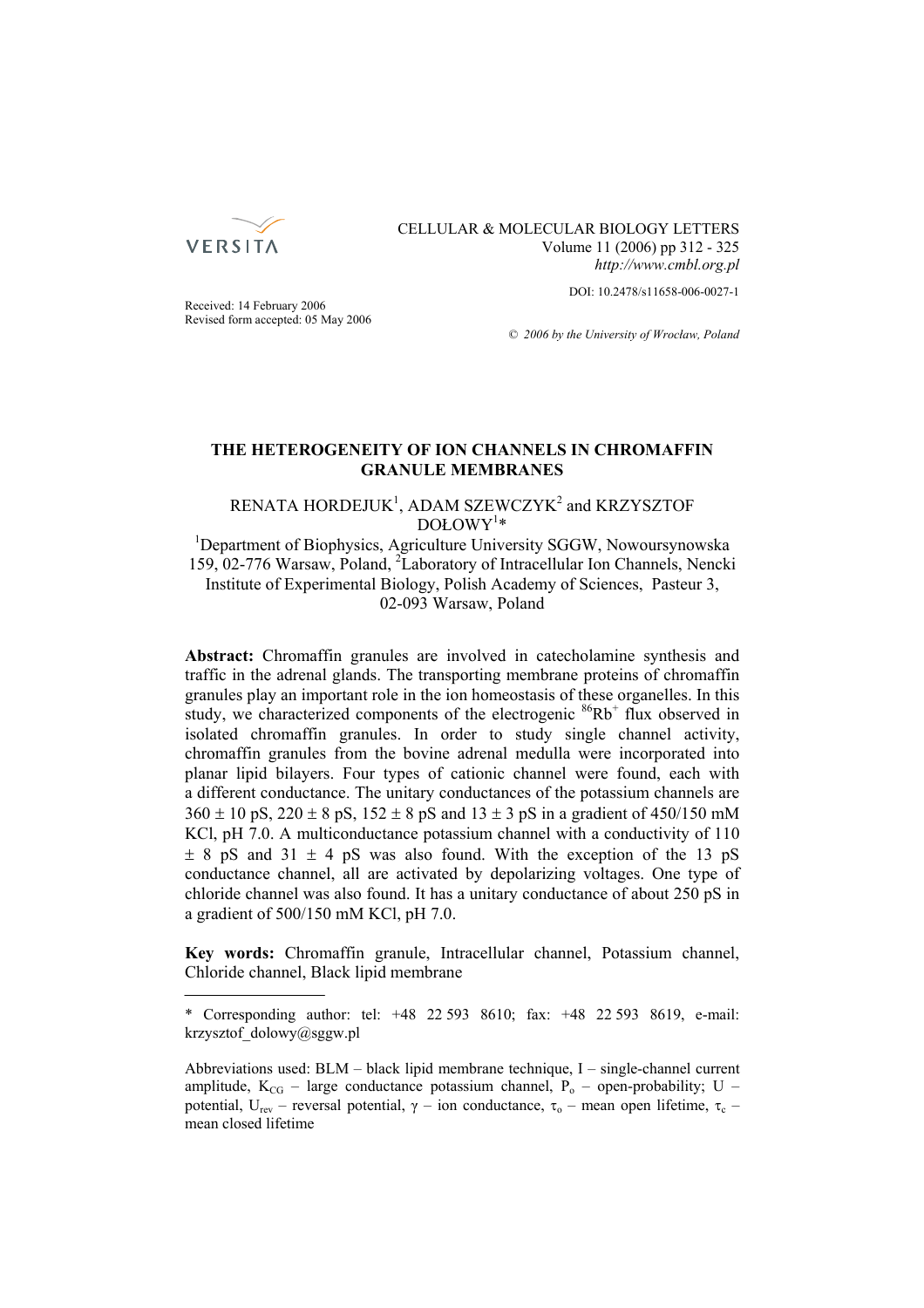## **INTRODUCTION**

Ion channels selective for potassium and chloride ions are present in all intracellular membranes [1]. They have been found in the endo/sarcoplasmic reticulum, Golgi apparatus, lysosomes, endosomes and mitochondria [2]. Recently, mitochondrial potassium channels have become a focus of researchers' attention due to the observation that the pharmacological modulation [3, 4] of their activity yields a cytoprotective effect in different cell types [5, 6]. These channels are also present in the membranes of secretory vesicles such as chromaffin and zymogen granules, and synaptic vesicles [7]. Intracellular pathways for  $K^+$  and Cl transport via ion channels are involved in a variety of processes, such as organelle volume regulation, charge compensation and pH homeostasis in specific cellular compartments [8-10].

Ion channels are also present in the membranes of chromaffin granules from the adrenal medulla. Chromaffin granules are involved in catecholamine synthesis and traffic. By the process of exocytosis, the chromaffin cell secretes a complex mixture of catecholamines, ATP, ions, proteins and peptides. The uptake of catecholamine into chromaffin granules is driven by the pH gradient [11].

The chromaffin granule ion channels were investigated via electrophysiological and macroscopic flux measurements. Single channel recordings were obtained both with the patch-clamp technique and after fusion of purified granule membranes with a bilayer membrane (BLM). Several different cation-selective channels were described after the incorporation of intact chromaffin granules, but only two types of highly selective  $K^+$  channel could be reconstituted from a preparation of chromaffin granule "ghosts"  $[12, 13]$ . A K<sup>+</sup>-selective, large conductance (~160 pS in symmetrical 400 mM KCl) channel was described in [12]. It was insensitive to charybdotoxin, a blocker of the  $Ca^{2+}$ -activated  $\overline{K}^+$  channel of large conductance. The channel's activity was also unaffected by  $Ca^{2+}$  and potential across the bilayer [12]. It was also reported that the chromaffin granule  $K^+$  channel was controlled by both inhibitory and stimulatory heterotrimeric GTP-binding proteins [14]. A similar channel, highly selective for potassium, but with a different conductance (~400 pS in symmetric 450 mM KCl), was described in [13]. This channel was insensitive to both  $Ca^{2+}$  and charybdotoxin, and was blocked by TEA<sup>+</sup>. There is also evidence of anion channels in chromaffin granule membranes [15-17].

The application of  $86Rb^+$  flux measurements to chromaffin granules proved the existence of a potent electrogenic,  $K^+$ -selective transport system in the granular membrane. Using this technique, it was shown that  $\tilde{K}^+$  electrogenic transport is blocked by ATP and nucleotide analogues [18], by  $Mg^{2+}$ , Ba<sup>2+</sup> and Zn<sup>2+</sup> [18, 19], and by SH-modifying agents such as N-ethylmaleimide or mersalyl [20]. We recently reported that  $86Rb^+$  flux is blocked by low pH [21].

The aim of this study was to analyze the single channel components of the K+ electrogenic flux observed in chromaffin granule membranes. We characterized ion channels which may contribute to monovalent ion transport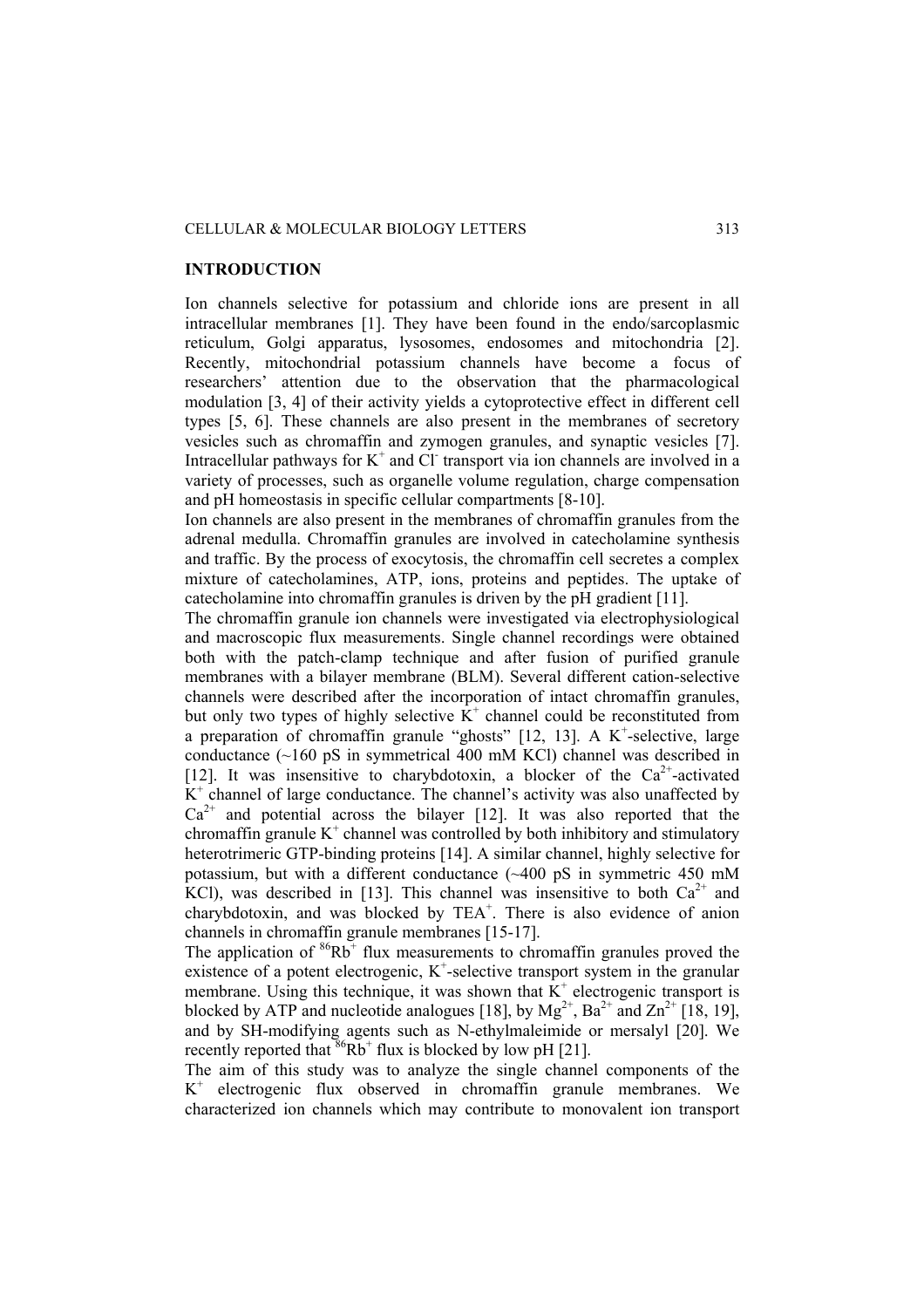through chromaffin granule membranes. Channel activity was registered using the planar lipid bilayer system. This allowed us to measure single channel activity after the reconstitution of purified chromaffin granule membranes. Both the conductance and gating parameters of the observed channel activity were analyzed.

## **MATERIALS AND METHODS**

#### **Chemicals**

The asolectin from soybean, potassium chloride, calcium chloride, *n*-decane and chloroform were from Sigma (USA). All the other chemicals were of the highest purity commercially available.

#### **Subcellular fractionation of adrenal glands**

Bovine adrenal medullas were fractionated essentially as previously described in [22]. The purification of the chromaffin granules and the purity of the membrane preparations were confirmed via a marker enzyme estimation, as previously described [18]; we observed a linear correlation between  $86Rb^+$  uptake and the level of cytochrome  $b_{561}$  (the marker enzyme for chromaffin granule membranes). In different chromaffin cell membrane preparations, such as those from submitochondrial particles, microsomes and chromaffin granules (the correlation coefficient was  $r^2 = 0.98$ ), and no correlation was found between rubidium uptake and the levels of other enzymes like cytochrome c oxidase, glucoso-6-phosphatase and 5'-nucleosidase, which are respectively markers for the inner mitochondrial membrane, endoplasmic reticulum and plasma membrane.

# **86Rb+ uptake into chromaffin granules**

The principle of the applied flux assay was originally described by others [23, 24]. Briefly, chromaffin granule vesicles containing an inner concentration of 100 mM KCl were prepared. Shortly before the assay, external  $K^+$  was replaced with Tris<sup>+</sup>. As a result of the  $K^+$  concentration gradient, an electrical diffusion potential was established in those vesicles containing active  $K^+$  channels. The addition of the  ${}^{86}Rb^+$  isotope, a K<sup>+</sup> analogue, to the external solution led to the uptake of  $86Rb^+$  due to its equilibration with the membrane potential, but did not affect the level of the potential itself. It is important to note that  ${}^{86}Rb^+$ accumulation occurs selectively into those vesicles containing open  $K^+$  channels, thus enhancing the sensitivity of the transport measurements.

## **Asolectin purification**

The asolectin used for the planar lipid bilayer technique was purified according to the following procedure: 10 g asolectin was dissolved in 50 ml of chloroform, followed by the addition of ice cold acetone. This mixture was kept at 0ºC for 1 h. The lipid precipitate was centrifuged at 2500 rpm for 15 min, and the supernatant was removed. The asolectin was stored at -80ºC.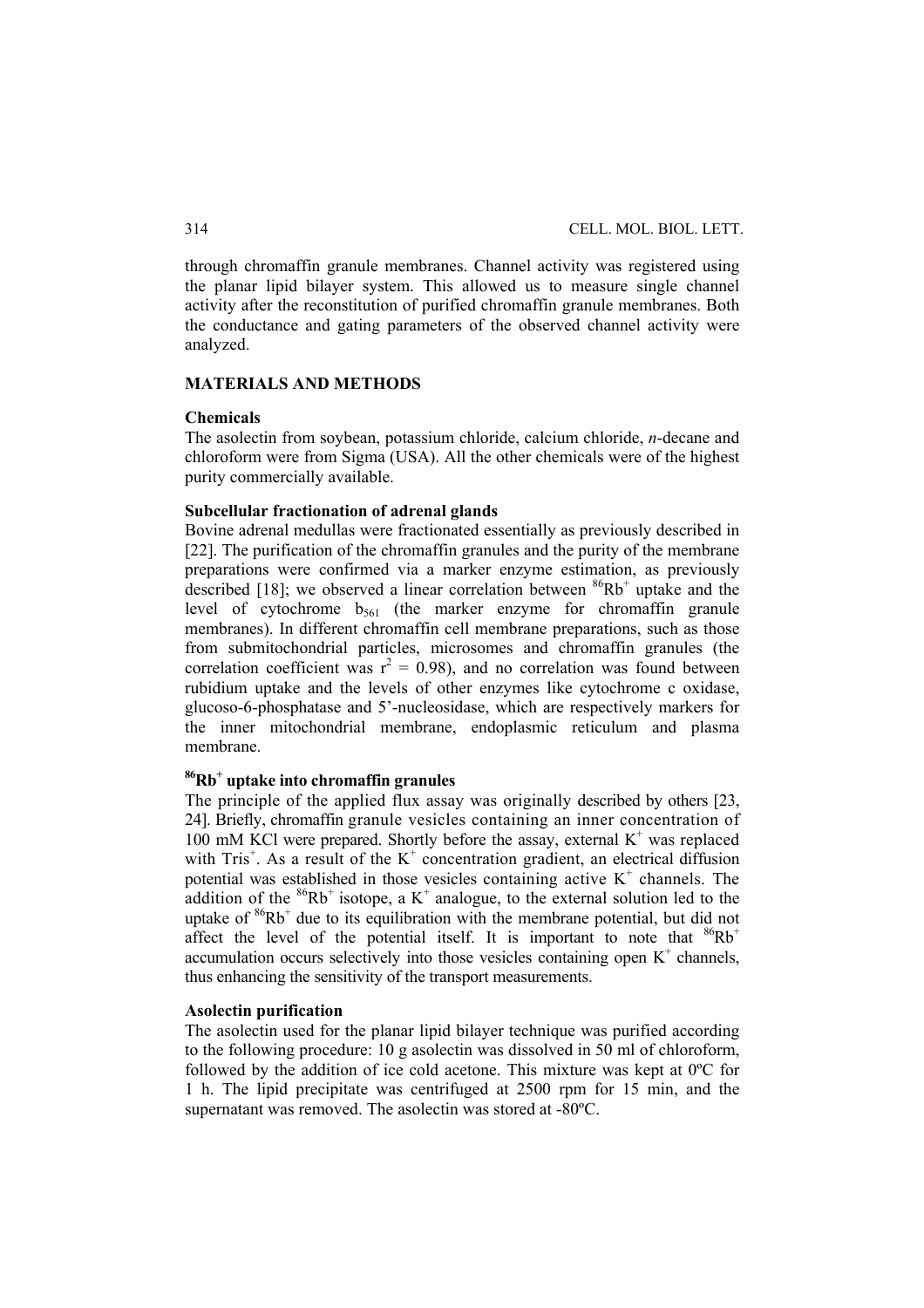### CELLULAR & MOLECULAR BIOLOGY LETTERS 315

#### **Black lipid membrane technique**

The planar lipid membrane was formed by spreading phospholipid solution (painted bilayer). Planar phospholipid bilayers were formed in a 250 μm diameter hole which separated two chambers (internal volumes: *cis* 2 ml and *trans* 3 ml). The chambers contained 450/150, 450/450 mM or 500/150 mM KCl, 5 mM Hepes, pH 7.0 (adjusted with KOH). To improve membrane stability, the outline of the aperture was coated with a lipid suspension, and dried with  $N<sub>2</sub>$  prior to bilayer formation. The planar phospholipid bilayers were painted using asolectin in *n*-decane at a final concentration of 25 mg of lipid/ml. The formation and thinning of the bilayer were monitored by capacitance measurements. The final capacitance values ranged from 110 to 200 pF. Electrical connections were made using Ag/AgCl electrodes and agar salt bridges (3 M KCl) to minimize liquid junction potentials. A voltage was applied to the *cis* compartment of the chamber, and the *trans* compartment was grounded. Suspensions of chromaffin granules in 300 mM sucrose, 10 mM Hepes, pH 7.2 (adjusted with KOH) were added to the *trans* compartment. pH changes in the *cis* and *trans* chambers were obtained by the addition of a fixed amount of HCl or KOH. All measurements were carried out at room temperature.

## **Reconstitution of chromaffin granule membranes into the planar lipid bilayer**

The quality of the lipid bilayers was checked at 0 mV and  $\pm$  50 mV before the addition of the chromaffin granule membrane suspension, and they showed no channel-like activity. The electrically silent membranes had a capacitance of 110-200 pF and a conductance of 10 pS. 10-50 minutes after the addition of chromaffin granule "ghosts" to the *trans*-bilayer chamber, channel-like activity could be observed.

### **Data recording and analysis**

The current was measured using a Bi-layer Membrane Admittance Meter (model ID 562, IDB, Gwynadd, UK). The signal was filtered at 0.2 kHz (Low Pass Bessel Filter 4 Pole, Warner Instrument Corp.), digitized (A/D converter 1401, Cambridge Electronic Design, UK) and transferred to a PC for off-line analysis using CED Electrophysiology Package V6.41 and pClamp6 software (Axon Instruments), and plotted in Microcal Origin.

Channel conductances were obtained as follows. In the experiments, all the observable current steps were measured for each voltage, and their amplitudes were plotted versus voltage. Channel conductances were then derived from the slopes of the linear regression lines to the data points. The conductances obtained for each individual experiment were then averaged over the number of experiments performed under the same conditions. The results are expressed as  $+$  SDs.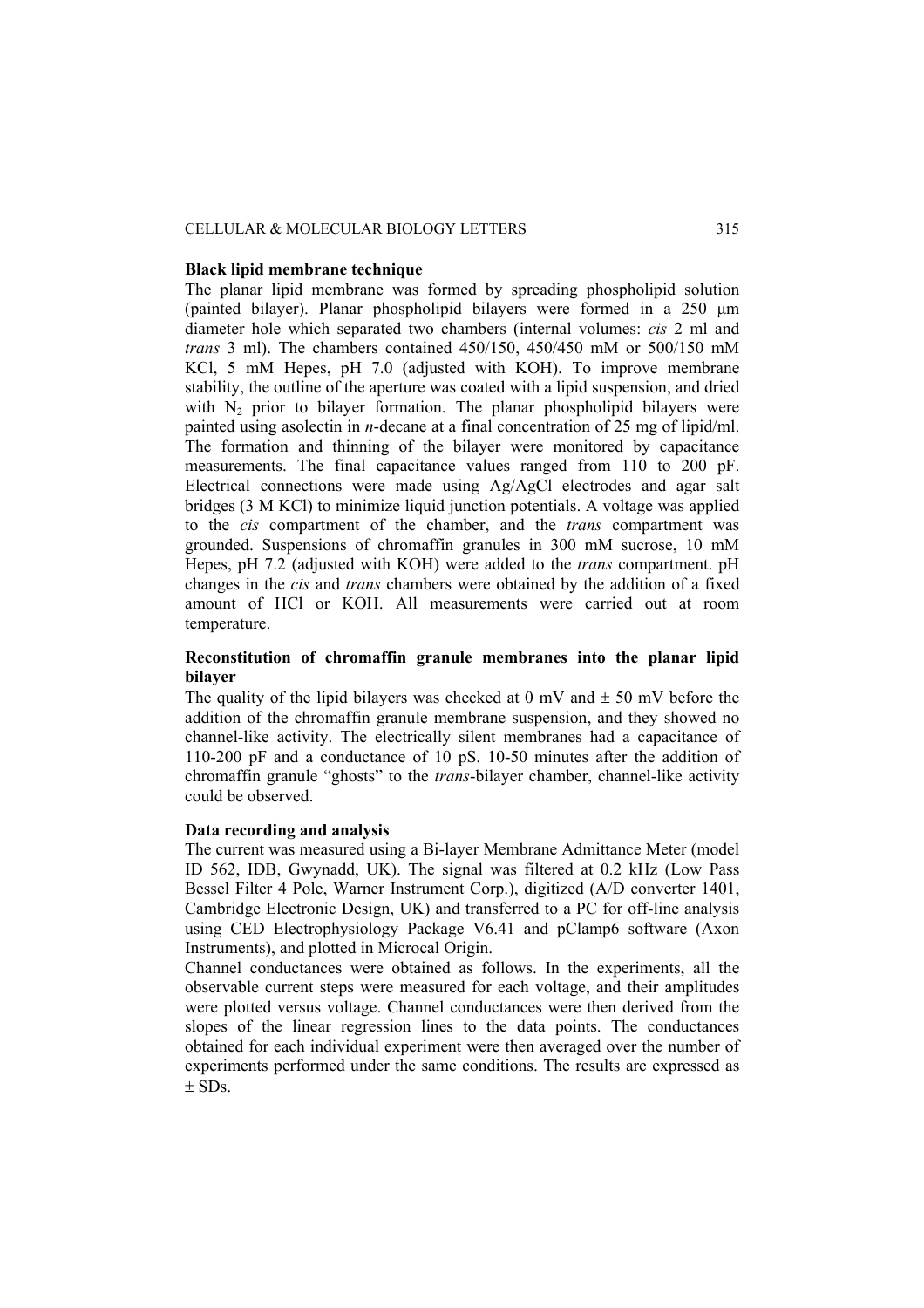Ion selectivity was measured under 450/150 mM KCl (*cis*/*trans*) asymmetrical conditions. The reversal potential  $U_{rev}$  was obtained as a voltage for which the corresponding linear regression intersected the horizontal axis of the I-V curves, and was compared to the value calculated for  $K^+$  according to the Nernst equation.

## **RESULTS**

## **Rubidium flux into chromaffin granules**

Fig. 1 shows the rate of  ${}^{86}Rb^+$  uptake into chromaffin granule vesicles (expressed as the percentage of total radioactivity present in the sample). In the absence of a  $K^f$  gradient (no diffusion potential was created), the accumulation of  $86Rb^+$  was low. The rubidium accumulation was high in the presence of a diffusion potential. Adding 30 mM KCl (at 60 mins), which caused a depolarization of the diffusion potential, promoted a rapid efflux of  ${}^{86}Rb^+$  from the vesicles. This result suggests that the  $K^{\dagger}$  transport pathway operates by an electrogenic rather than electroneutral mechanism.





Fig. 1.  $86Rb^+$  uptake into the chromaffin granules. Depending on the ratio of the potassium concentration inside the vesicle  $([K^+]_{in})$  to the concentration outside the vesicle ( $[K^{\dagger}]_{out}$ ), a diffusion potential is created (top A). The addition of  ${}^{86}Rb^+$  causes radioisotope influx into the granules (top B). The time course is shown for  $86Rb^+$  uptake into the chromaffin granules in the absence of a potassium diffusion gradient, in the presence of the gradient, and 10 minutes after the addition of KCl, which diminishes the potassium gradient.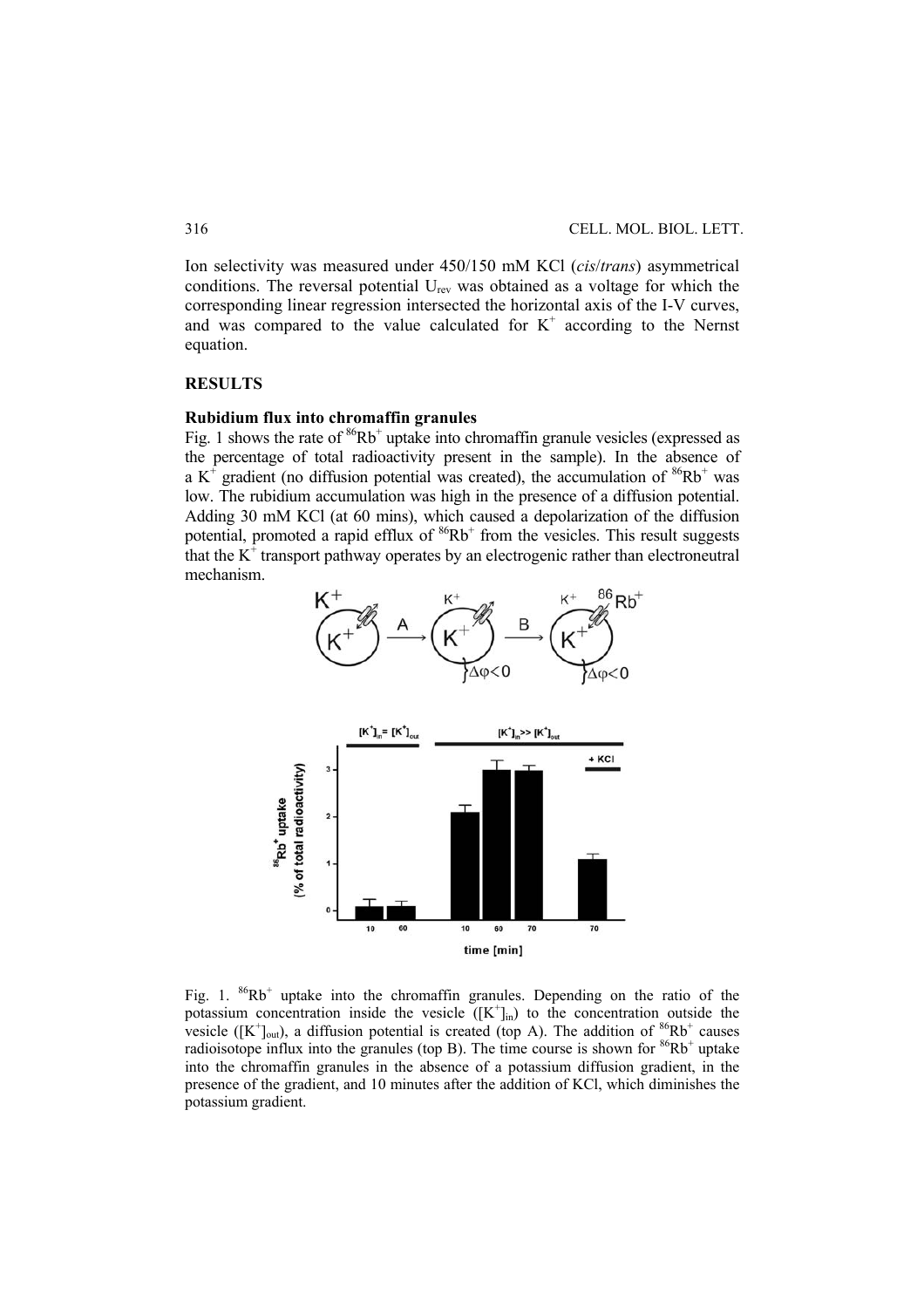#### **Single channel recording from chromaffin granules**

## *Potassium channels*

The black lipid membrane technique was adopted to study the properties of the single channel in chromaffin granules. Many single channel activities were found. The most characteristic is that of the large conductance channel  $K_{CG}$ .



Fig. 2. Single channel recordings of four different potassium channels of chromaffin granules. Different holding potentials. 450/150 mM KCl, 5 mM Hepes/KOH pH 7.0 *cis*/*trans* buffers. The recordings were low-pass filtered at 0.2 kHz. Common scale adopted. Closed levels marked as  $\cdots$ . A – K<sub>CG</sub> potassium channel with a large conductance of 360  $\pm$  10 pS; B  $-K_{152}$  potassium channel with a conductance of  $152 \pm 8$  pS; C –  $K_{220}$  potassium channel with a conductance of  $220 \pm 8$  pS; K<sub>13</sub> – potassium channel with a conductance of  $\sim$ 13  $\pm$  3 pS.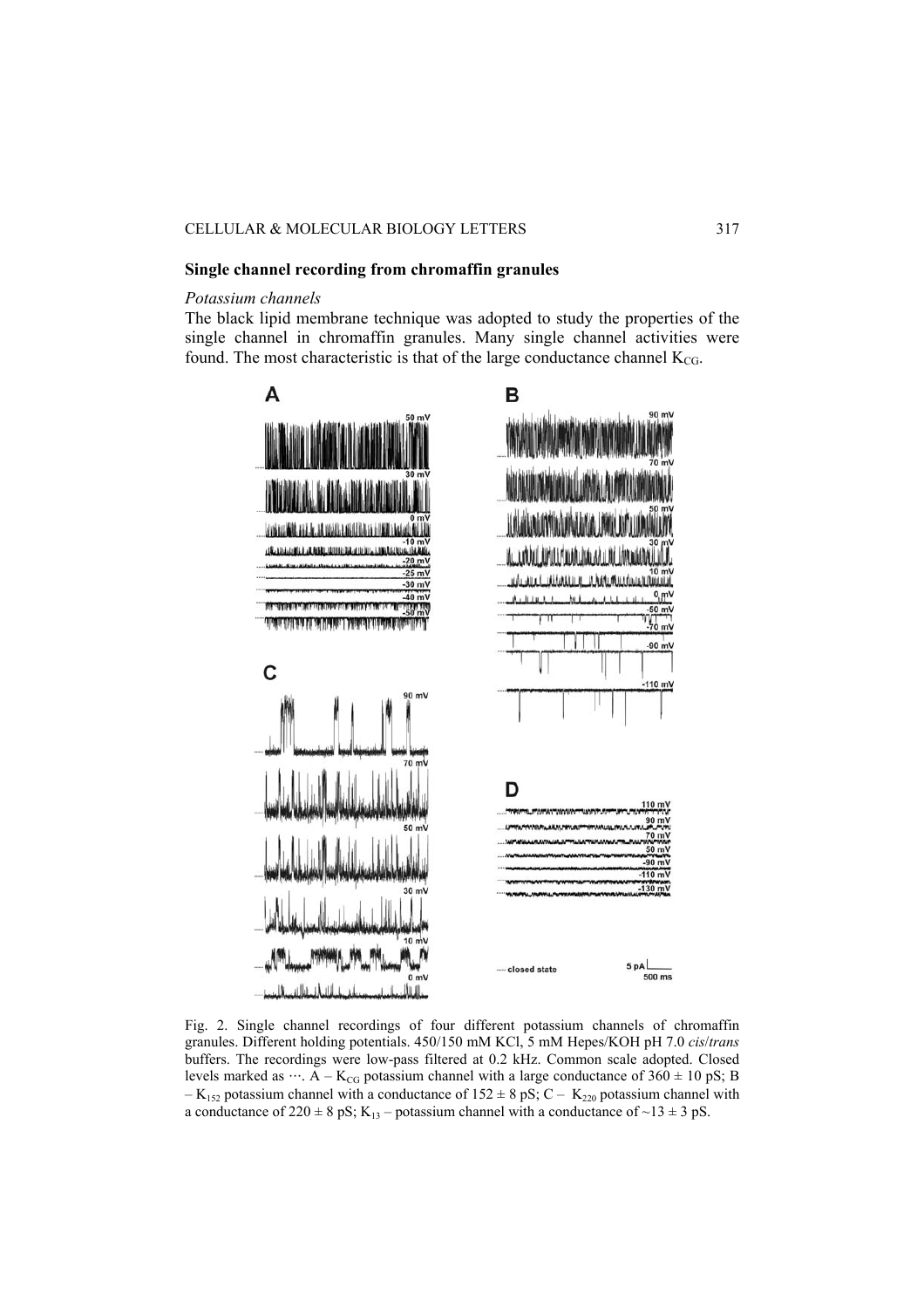However, at least five different potassium (cationic) channels are present in the membrane of the chromaffin granule. The single channel characteristics of the four potassium channels are shown in Fig. 2. The current versus the potential curves of these four channels are shown in Fig. 3. The open and closed mean time constants, and the open time probabilities are presented in Tab. 1.

Tab. 1. The ion channel of the chromaffin granules – conductances, reversal potential, open and closed time constants and open probabilities (for a given potential). The subscripts represent the membrane potentials for which the time constants were determined: (o) – open state, (s) – substate,  $n$  – number of observations.

| Channel<br>signature         | $\gamma$ [pS] | $U_{\text{rev}}$<br>$\lceil mV \rceil$ | $\tau_{o}$ [ms]                                                 | $\tau_c$ [ms]                                               | $P_0$                                         |
|------------------------------|---------------|----------------------------------------|-----------------------------------------------------------------|-------------------------------------------------------------|-----------------------------------------------|
| $K_{CG}$ (n=22)              | $360 \pm 10$  | $-28\pm 2$                             | $\tau_{50} = 13.0 \pm 0.3$<br>$\tau_{.70} = 10.9 \pm 0.4$       | $\tau_{50} = 13.0 \pm 0.3$<br>$\tau_{.70} = 10.9 \pm 0.4$   | $0.67 \pm 0.14$ (50)<br>$0.29 \pm 0.06$ (-70) |
| $K_{220}(n=8)$               | $220 \pm 8$   | $-22\pm 2$                             |                                                                 |                                                             |                                               |
| $K_{152}$ (n=10)             | $152 \pm 8$   | $-28 \pm 1$                            | $\tau_{50} = 6.5 \pm 0.4$<br>$\tau_{.70} = 5.1 \pm 0.1$         | $\tau_{50} = 45.7 \pm 1.1$<br>$\tau_{-70} = 411 \pm 9$      | $0.13 \pm 0.04$ (50)<br>$0.02\pm0.01$ (-70)   |
| $K_{13}$ (n=12)              | $13\pm3$      | $-27\pm1$                              | $\tau_{110} = 7.4 \pm 0.1$<br>$\tau_{-130}$ = short             | $\tau_{110} = 12.4 \pm 0.1$<br>$\tau_{-130} = 15.6 \pm 0.2$ | $0.4\pm0.1(50)$<br>$0.11 \pm 0.09$ (-70)      |
| $K_{110}$                    | $110\pm 8$    | $-29\pm 2$                             | $\tau_{70} = 5.1 \pm 0.2$ (o)<br>$\tau_{70} = 19.0 \pm 0.6(0)$  | $\tau_{70} = 11.8 \pm 0.3$                                  | $0.44\pm0.06(50)(o)$                          |
| $K_{31}$<br>$(n=20)$         | $31\pm4$      |                                        | $\tau_{70} = 4.4 \pm 0.1$ (s)<br>$\tau_{70} = 12.4 \pm 0.3$ (s) |                                                             | $0.34\pm0.04$ (-70) (s)                       |
| Cl <sub>250</sub><br>$(n=5)$ | $250\pm9$     | $12\pm 2$                              | $\tau_{20} = 4.3 \pm 0.2$<br>$\tau_{20} = 50.9 \pm 0.8$         | $\tau_{20} = 7.1 \pm 0.4$                                   | $0.79 \pm 0.07(20)$                           |
|                              |               |                                        | $\tau_{-10} = 3.8 \pm 0.5$<br>$\tau_{-10} = 30.1 \pm 0.8$       | $\tau_{10} = 20.7 \pm 0.9$                                  | $0.81 \pm 0.08$ (-10)                         |



Fig. 3. The current/voltage relationship of the four potassium channels presented in Fig. 2. 450/150 mM KCl, 5 mM Hepes/KOH, pH 7.0 *cis*/*trans* buffers. The recordings were low-pass filtered at 0.2 kHz. The solid lines are drawn to a linear fit of the data.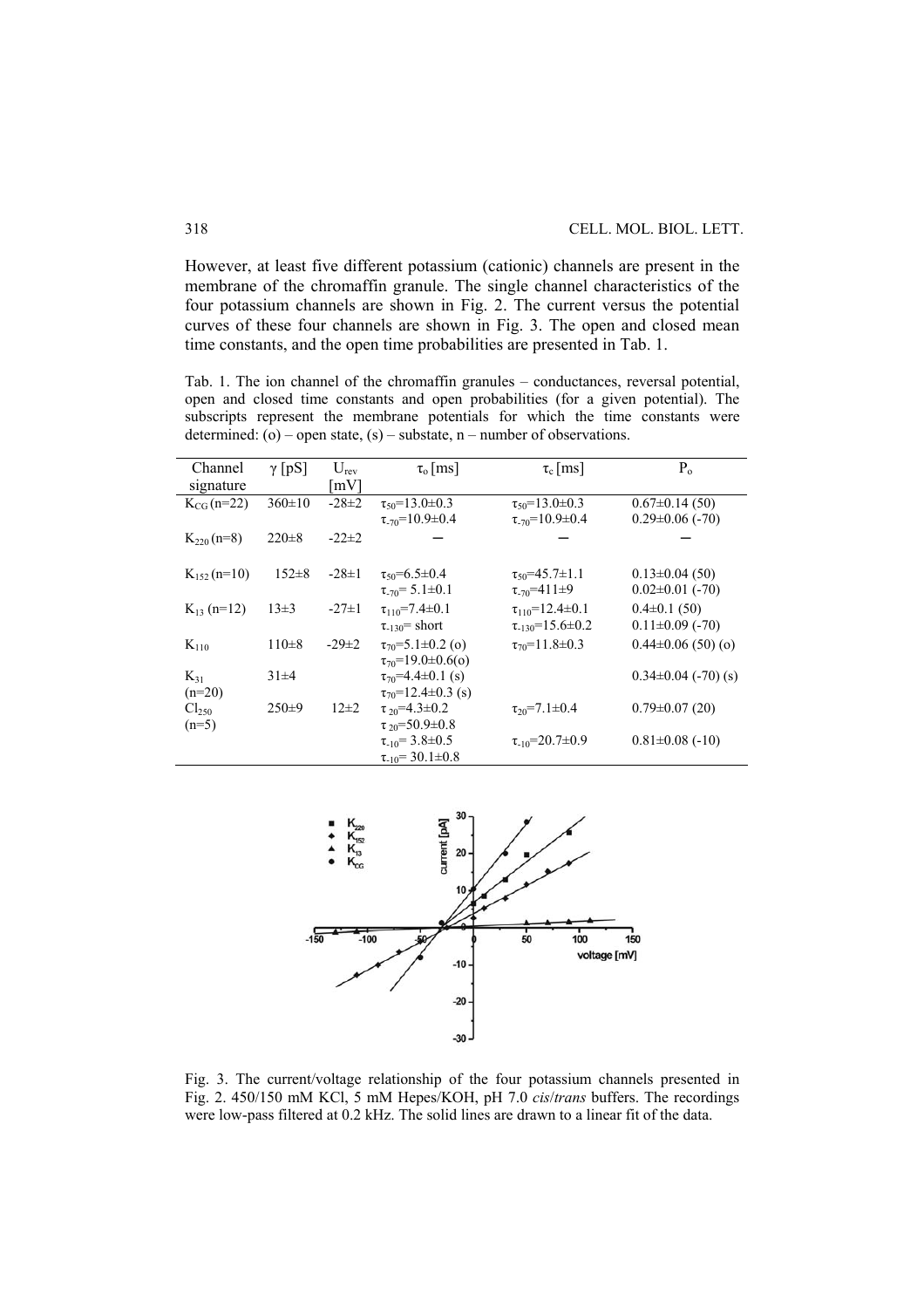The large conductance potassium channel  $K_{CG}$  has a unitary conductance of 360  $\pm$  10 pS in 450/150 mM KCl pH 7.0 buffers and 430  $\pm$  9 pS in symmetrical 450/450 mM KCl pH 7.0 buffers. From the data in Tab. 1, one can conclude that the  $K_{CG}$ ,  $K_{152}$  and  $K_{13}$  channels conduct only cations, and that the open time probability is voltage dependent; in negative membrane potentials, the channels are closed. The detailed analysis of the pH and voltage dependency of the most



Fig. 4. The multistate potassium channel of a chromaffin granule. 450/150 mM KCl, 5 mM Hepes/KOH, pH 7.0 *cis*/*trans* buffers. A – Single channel recordings. Closed level marked as  $\cdots$ . The recordings were low-pass filtered at 0.2 kHz. B – Current/voltage relationship. C – Amplitude histogram at the holding potential of 50 mV. Levels are marked:  $c - closed$ ,  $o - open$ ,  $s - substance$ .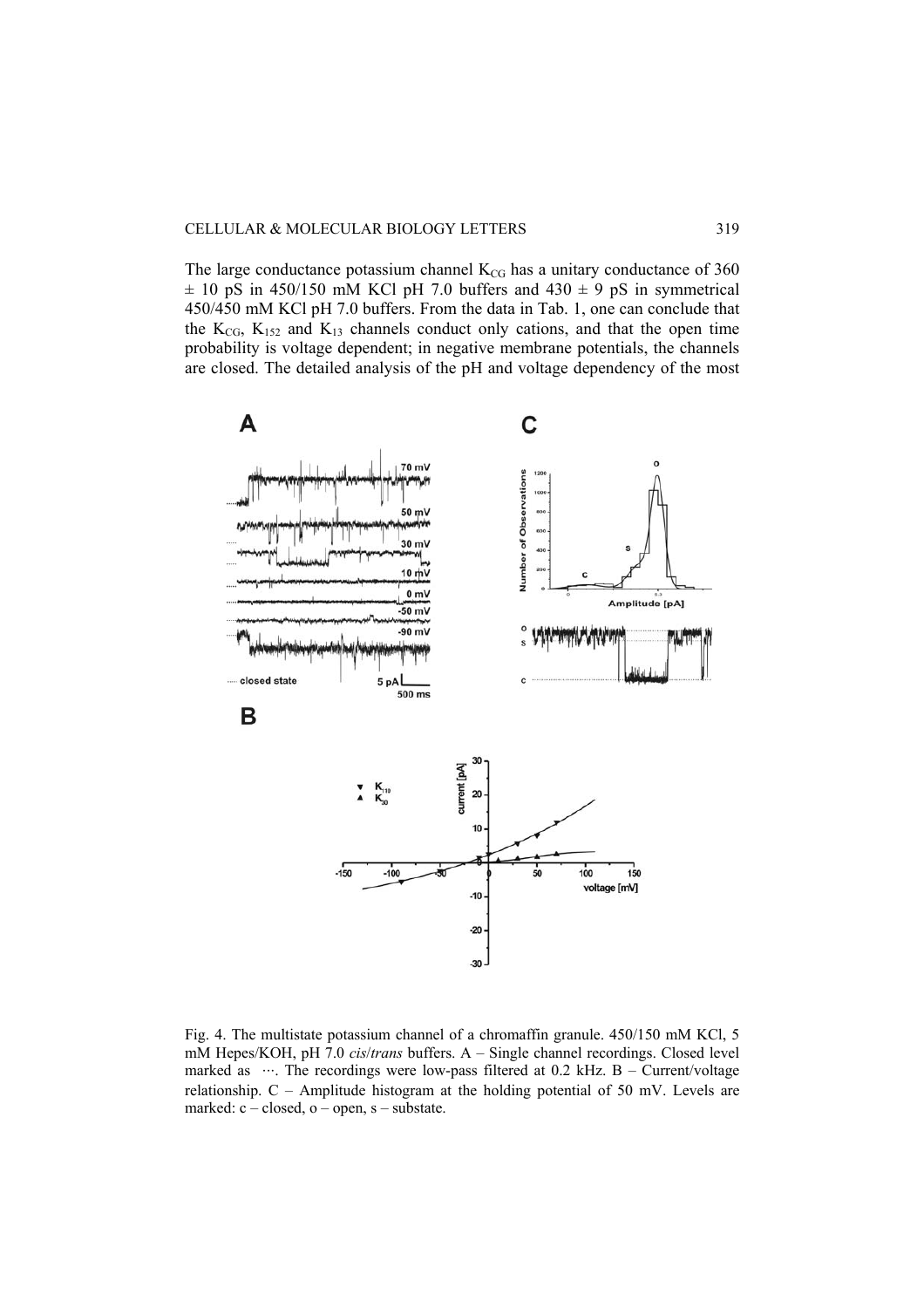

Fig. 5. The anion channel of a chromaffin granule. 500/150 mM KCl, 5 mM Hepes/KOH, pH 7.0 *cis/trans* buffers in the presence of 2 mM CaCl<sub>2</sub> A – Single channel recordings. The closed level marked as  $\cdots$ . The recordings were low-pass filtered at 0.2 kHz. B – Current/voltage relationship.

abundand  $K_{CG}$  channel is given elsewhere [21]. The  $K_{220}$  channel is slightly less cation selective ( $U_{\text{rev}} \sim 22 \text{mV}$ ), opens only in positive potentials and closes in acidic media. The  $K_{220}$  channel was always accompanied by other channels, and thus it was impossible to determine its open and closed time constants. While open-time histograms for the  $K_{152}$  channel require only one time constant, the closed-time histograms require two.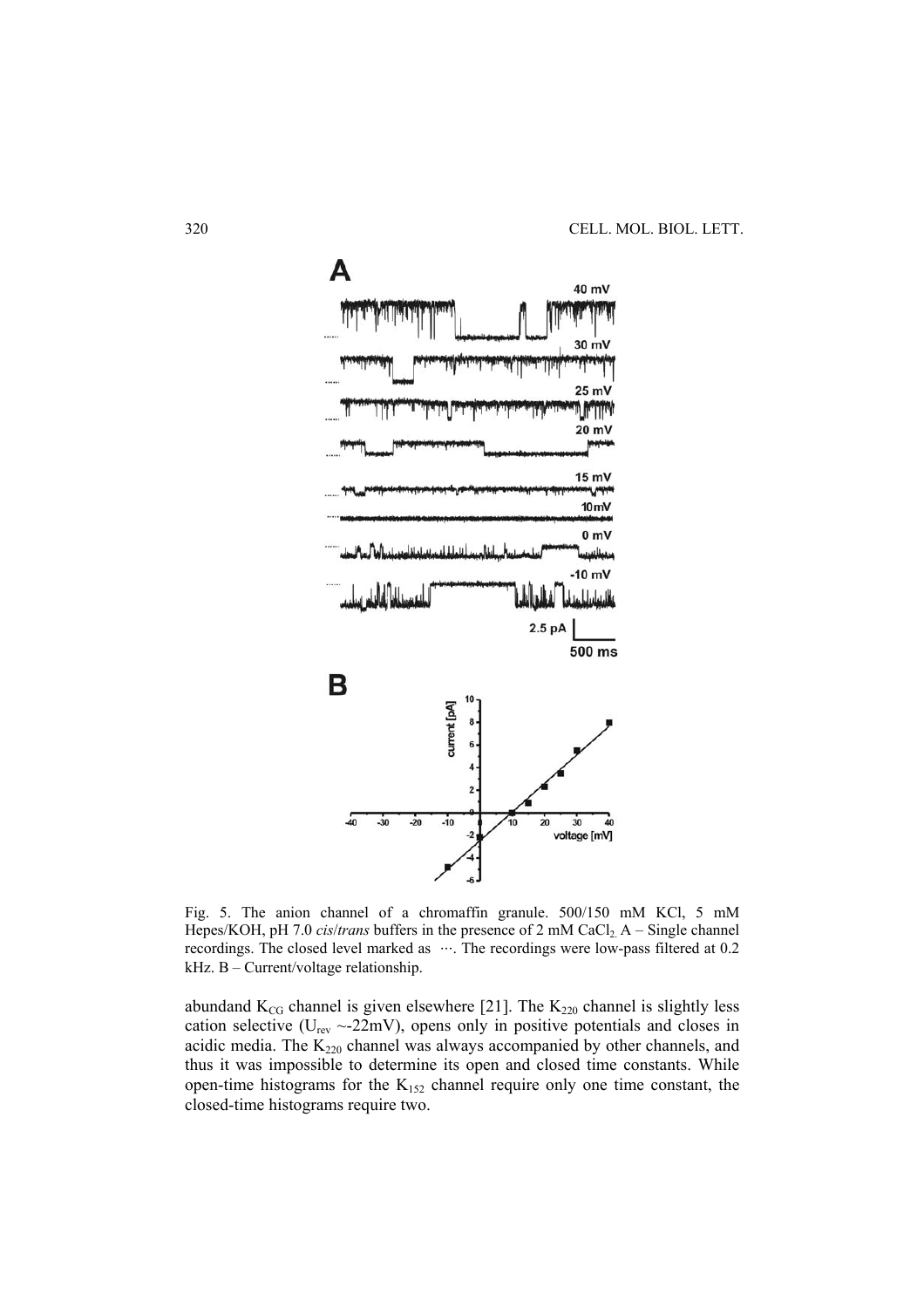The fifth cationic channel is shown in Fig. 4. This channel shows two different amplitudes. It is likely that this activity could be treated as a  $K_{110}$  channel with the conductive substate of  $K_{30}$ .

### *The anion selective channel*

Anion selective channels were observed in the chromaffin granules, namely  $Cl<sub>250</sub>$ . The presence of anion channels is a rare event, observed in 2% of all our experiments. The anion channel activity could be observed only in the presence of calcium in the medium. The properties of the anion channel are shown in Fig. 5. The unitary conductance of this channel was estimated at  $250 \pm 9$  pS (n = 5)in 500/150 mM KCl, pH 7.0 buffers containing 2 mM of CaCl<sub>2</sub> in the *trans* chamber (vesicle addition side), suggesting that the presence of calcium is required on the outer side of the chromaffin granule. The reversal potential was  $U_{\text{rev}} = 12 \pm 2$  mV, indicating that the channel conducts anions 2.5 times better than cations.

## **DISCUSSION AND CONCLUSION**

Rubidium and potassium ions have a similar hydrated size, and it is known that rubidium can flow through potassium channels. Thus, the radioactive rubidium flux experiment was used to show that in the chromaffin granules, there is a potassium channel-like activity. The rubidium flux into the chromaffin granules was blocked by low pH, ATP,  $Mg^{2+}$ ,  $Zn^{2+}$  and quinacrine [18-20]. In another experiment, it was shown that all the properties observed in the flux experiment could be ascribed to the properties of the large conductance potassium channel  $K_{CG}$ , measured using the BLM single channel technique [21]. The large conductance potassium channel showed similar conductivity and properties to the channel described in [13], i.e. it was insensitive to both  $Ca^{2+}$  and charybdotoxin, and was blocked by TEA<sup>+</sup> [21]. Since the  $K_{CG}$  channel is blocked by low pH but not a positive intravesicular potential, it was concluded that the large conductance channel is responsible for the control of overacidification of chromaffin granules [21].

The molecular identity of the observed ion channels remains unclear. They may be voltage-dependent (Kv) [25], inward rectifier (Kir) [26] or large conductance (BK) [27] potassium channels. The chloride channel may belong to the intracellular ion channel family (CLIC), recently shown to be present in intracellular membranes [28], or to the CLCA family, well known to play a role in epithelial secretion [29]. The activation-inactivation process of these channels needs further analysis, especially in the context of its potential role in chromaffin granule exocytosis.

The results of the paper are summarised in Fig. 6, in which six channels of chromaffin granules together with V-ATPase and VMAT catecholamine transporters are shown. Pumps and transporters play a role in loading the granules with catecholamines (VMAT and V-ATPase), channels that provide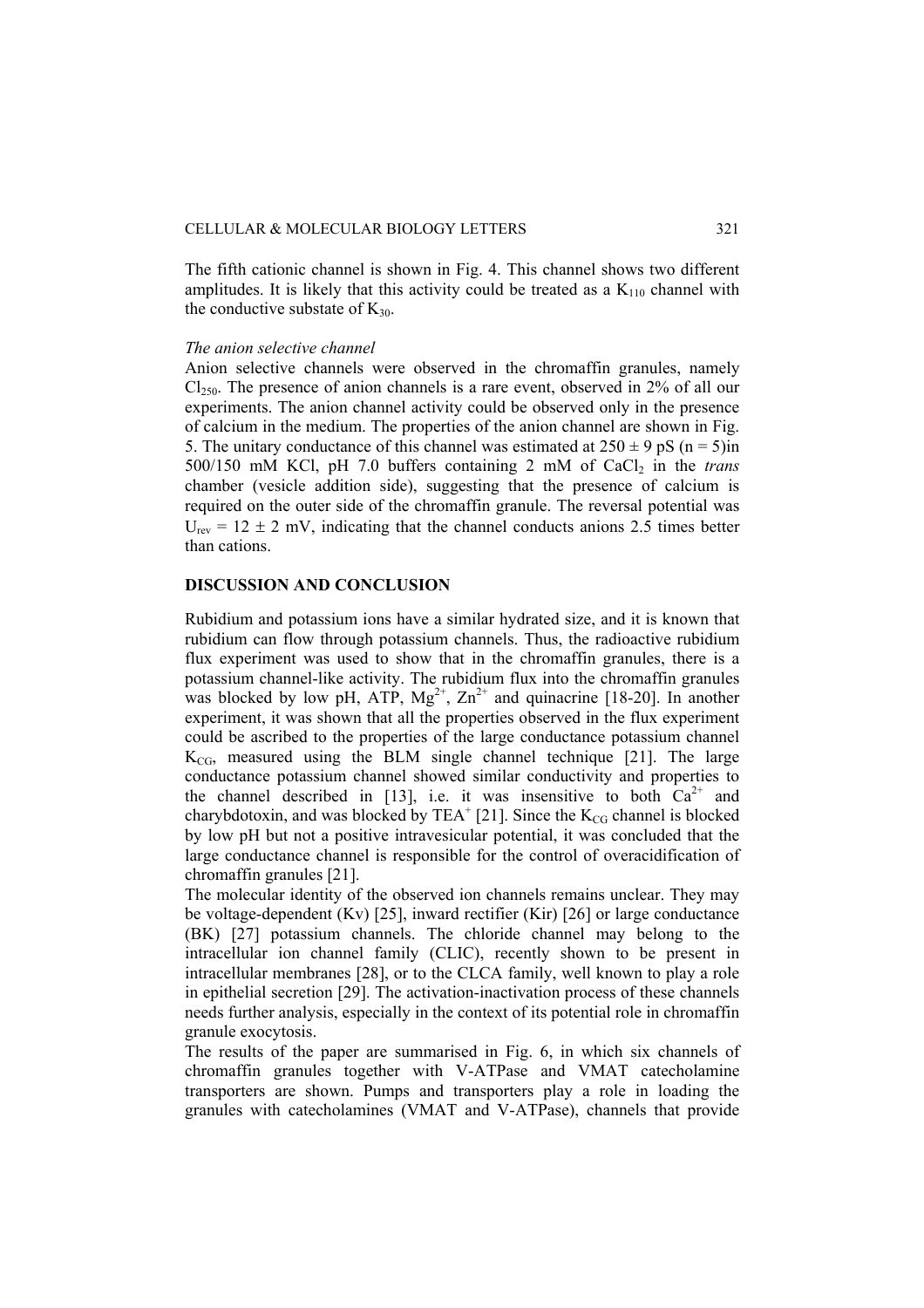electric shunt, controlling catecholamine uptake and protecting the granules from overacidification ( $K_{CG}$ ). The other potassium channels may play a similar role to the  $K_{CG}$  channel, while the calcium-dependent chloride channel may be involved in the secretion of the granules [29].



Fig. 6. The channels and transporters of the chromaffin granules. VMAT – catecholamine  $(CAH^+)$  transporter, V-ATPase – proton pump; there are five potassium channels and one calcium-dependent chloride channel. Adding TEA<sup>+</sup> and lowering pH closes channels, while increasing the potential difference  $(\Delta \varphi)$  opens channels. The  ${}^{86}Rb^+$  flux experiments and measurements of a single channel in BLM show that potassium conductivity is affected by the same blockers.

The determination of the channel properties in the case of chromaffin granules is difficult. Our vesicles were 0.2 to 0.3 μm in diameter (data not shown), and the chromaffin granules were 0.16 to 0.33 μm [29]. It is likely that the electrophysiological properties of the chromaffin granule rely on more than a single copy of the channel molecule per granule. Thus, it is not surprising that in a typical experiment (60% of cases), more than one channel is observed simultaneously, i.e. in an incorporated vesicle, there were usually 2-4 channels. In the case of multiple channels, it is difficult to properly determine the electrochemical parameters of each channel. In the remaining 40% of incorporations, when only a single channel activity was observed, five different cationic channels were detected, of which the  $K_{CG}$  channel is the most abundant.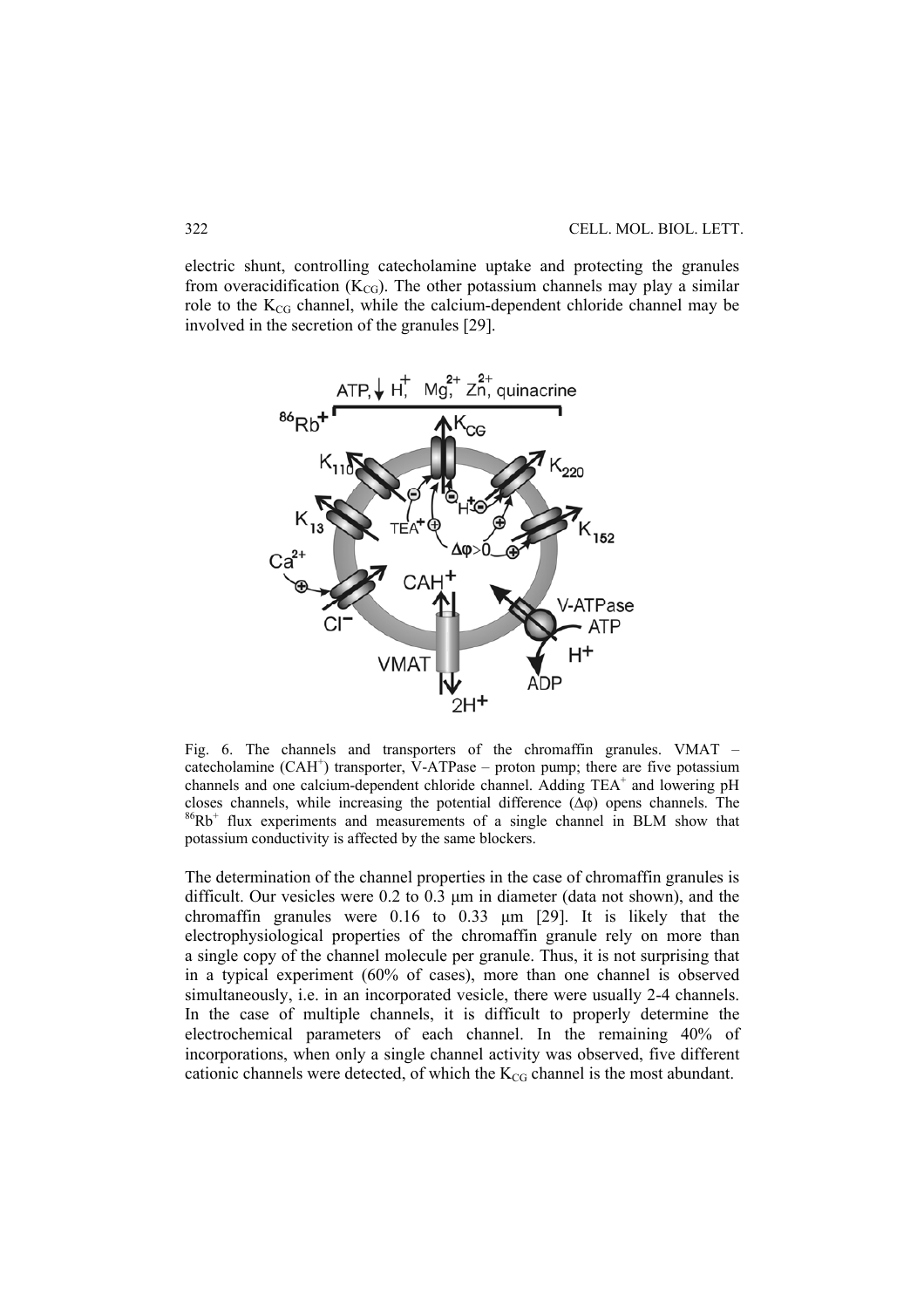Not all the channels detected appeared often enough to enable the determination of all of their electrochemical properties; thus, some are missing from Tab. 1. Apparently, other potassium channels have properties similar to the  $K_{CG}$ channel, i.e. they are cation specific, opened by positive potentials and closed by low pH (data not shown). Thus, they may contribute to the macroscopic flux of potassium into chromaffin granules.

Not all the channels are present in a single granule. We were unable to detect any pattern of which channels appear. We are left with two hypotheses: either each chromaffin granule has different ion channels and is in a different physiological state, or the observed heterogeneity represents different states of activity of the same channel molecule. To answer to this question, further study is required.

**Acknowledgements.** This study was partially supported by the Nencki Institute of Experimental Biology and by a grant from the Agricultural University SGGW, No. 50406020013.

## **REFERENCES**

- 1. Szewczyk, A. The intracellular potassium and chloride channels: properties, pharmacology and function. **Mol. Membr. Biol.** 15 (1998) 49-58.
- 2. Kicinska, A., Debska, G., Kunz, W. and Szewczyk, A. Mitochondrial potassium and chloride channels. **Acta Biochim. Pol.** 47 (2000) 541-551.
- 3. Szewczyk, A. and Marban, E. Mitochondria: a new target for potassium channel openers? **Trends Pharm. Sci.** 20 (1999) 157-161.
- 4. Szewczyk, A. and Wojtczak, L. Mitochondria as a pharmacological target. **Pharm. Rev.** 54 (2002) 101-127.
- 5. O'Rourke, B. Evidence for mitochondrial  $K^+$  channels and their role in cardioprotection. **Circulation Res.** 94 (2004) 420-432.
- 6. Facundo, H.T., Fornazari, M. and Kowaltowski, A.J. Tissue protection mediated by mitochondrial K+ channels. **Biochim. Biophys. Acta** 1762 (2006) 202-212.
- 7. Rahamimoff, R., DeRiemer, S.A., Sakmann, B., Stadler, H. and Yakir, N. Ion channels in synaptic vesicles from Torpedo electric organ. **Proc. Nat. Acad. Sci. USA** 85 (1988) 5310-5314.
- 8. Thévenod, F. Ion channels in secretory granules of the pancreas and their role in exocytosis and release of secretory proteins. **Am. J. Physiol.** 283 (2002) C651-C672.
- 9. Garlid, K.D. and Paucek, P. Mitochondrial potassium transport: the  $K^+$ cycle. **Biochim. Biophys. Acta** 1606 (2003) 23-41.
- 10. Estevez, R. and Jentsch, T.J. CLC chloride channels: correlating structure with function. **Curr. Op. Struct. Biol.** 12 (2002) 531-539.
- 11. Parsons, S.M. Transport mechanisms in acetylcholine and monoamine storage. **FASEB J.** 14 (2000) 2423-2434.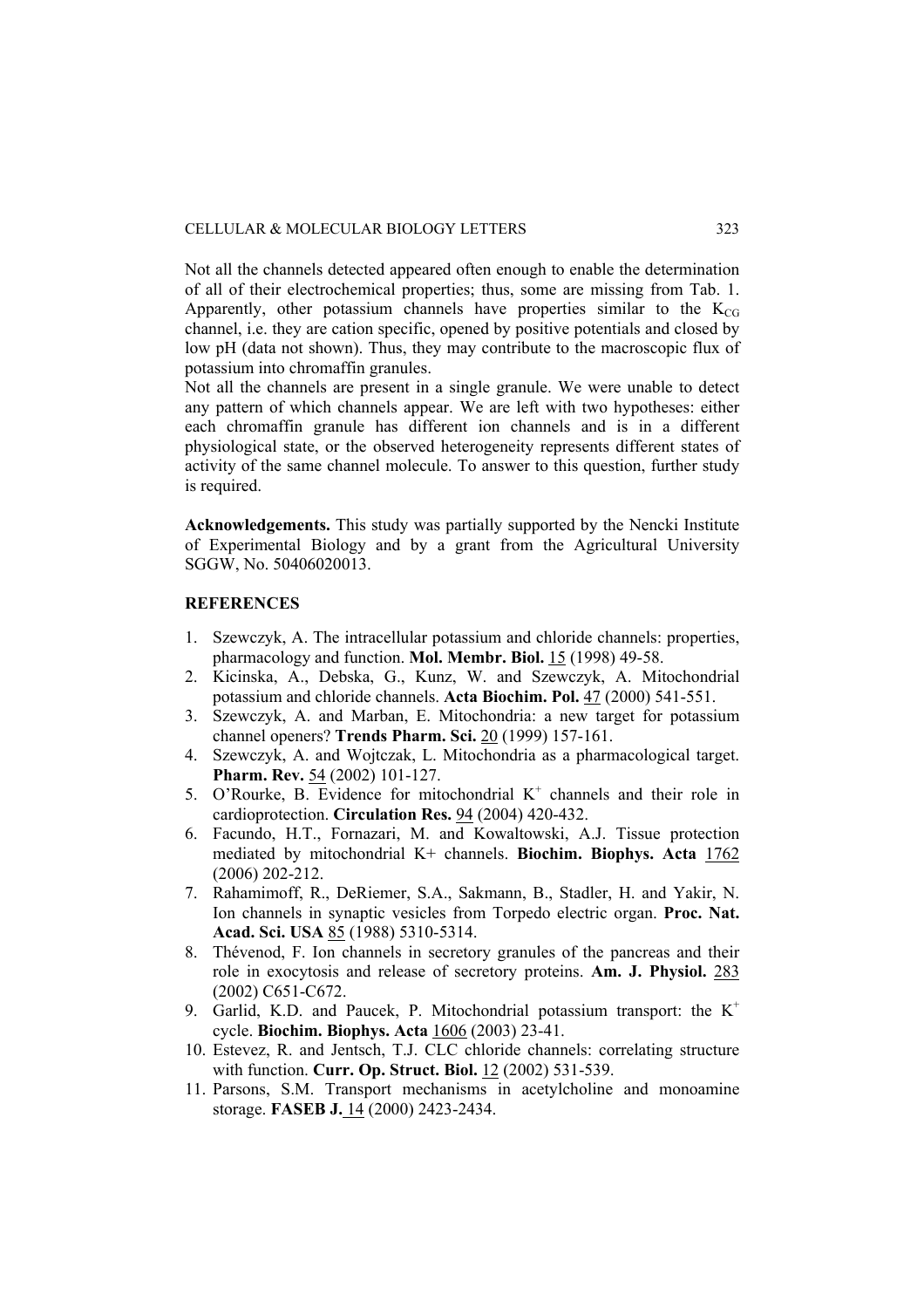- 12. Arispe, N., Pollard, H.B. and Rojas, E. Calcium-independent K<sup>+</sup>-selective channel from chromaffin granule membranes. **J. Membr. Biol.** 130 (1992) 191-202.
- 13. Ashley, R.H., Brown, D.M., Apps, D.K. and Phillips, J.H. Evidence for a K+ channel in bovine chromaffine granule membranes: single-channel properties and possible bioenergetic significance**. Eur. Biophys. J.** 23 (1994) 263-275.
- 14. Arispe, N., De Mazancourt, P. and Rojas, E. Direct control of a large conductance K<sup>+</sup>-selective channel by G-proteins in adrenal chromaffin granule membranes. **J. Membr. Biol.** 147 (1995) 109-119.
- 15. Pazoles, C.J. and Pollard, H.B. Evidence for stimulation of anion transport in ATP-evoked transmitter release from isolated secretory vesicles. **J. Biol. Chem.** 253 (1978) 3962-3969.
- 16. Pazoles, C.J., Creutz, C.E., Ramu, A. and Pollard, H.B. Permeant anion activation of MgATPase activity in chromaffin granules. Evidence for direct coupling of proton and anion transport. **J. Biol. Chem.** 255 (1980) 7863- 7869.
- 17. Gualix, J., Alvarez, A.M., Pintor, J. and Miras-Portugal, M.T. Studies of chromaffin granule functioning by flow cytometry: transport of fluorescent epsilon-ATP and granular size increase induced by ATP. **Receptors Channels** 6 (1999) 449-461.
- 18. Szewczyk, A., Lobanov, N.A., Kicińska, A., Wójcik, G. and Nałęcz, M.J. ATP-sensitive K<sup>+</sup> transport in adrenal chromaffin granules. Acta Neurobiol. **Exp.** 61 (2001) 1-12.
- 19. Lobanov, N.A., Szewczyk, A., Wójcik, G., Nowotny, M. and Nałęcz, M.J. Effects of  $K^+$  channel inhibitors on potassium transport in bovine adrenal chromaffin granules. **Biochem. Mol. Biol. Int.** 41 (1997) 679-686.
- 20. Szewczyk, A., Lobanov, N.A., Nowotny, M. and Nałęcz, M.J. Interaction of sulfhydryl reagents with  $K^+$  transport in adrenal chromaffin granules. Acta **Neurobiol. Exp.** 57 (1997) 329-332.
- 21. Hordejuk, R., Lobanov, N.A., Kicińska, A., Szewczyk, A. and Dołowy, K. pH modulation of large conductance potassium channel from adrenal chromaffin granules. **Mol. Membr. Biol.** 21 (2004) 1-7.
- 22. Brocklehurst, K.W. and Pollard, H.B. Cell biology of secretion. in: **Peptide Hormone Secretion. A Practical Approach,** (Hutton J.C., and Siddle, K. Eds.), IRL, Oxford, New York, Tokyo, 1990, 233-255.
- 23. Garty, H., Rudy, B. and Karlish, S.J.D. A simple and sensitive procedure for measuring isotope fluxes through ionspecific channels in heterogenous populations of membrane vesicles. **J. Biol. Chem.** 258 (1983) 13094-13099.
- 24. Garty, H. and Karlish, S.J.D. Ion channel-mediated fluxes in membrane vesicles: selective amplification of isotope uptake by electrical diffusion potential. **Meth. Enzymol.** 172 (1989) 155-164.